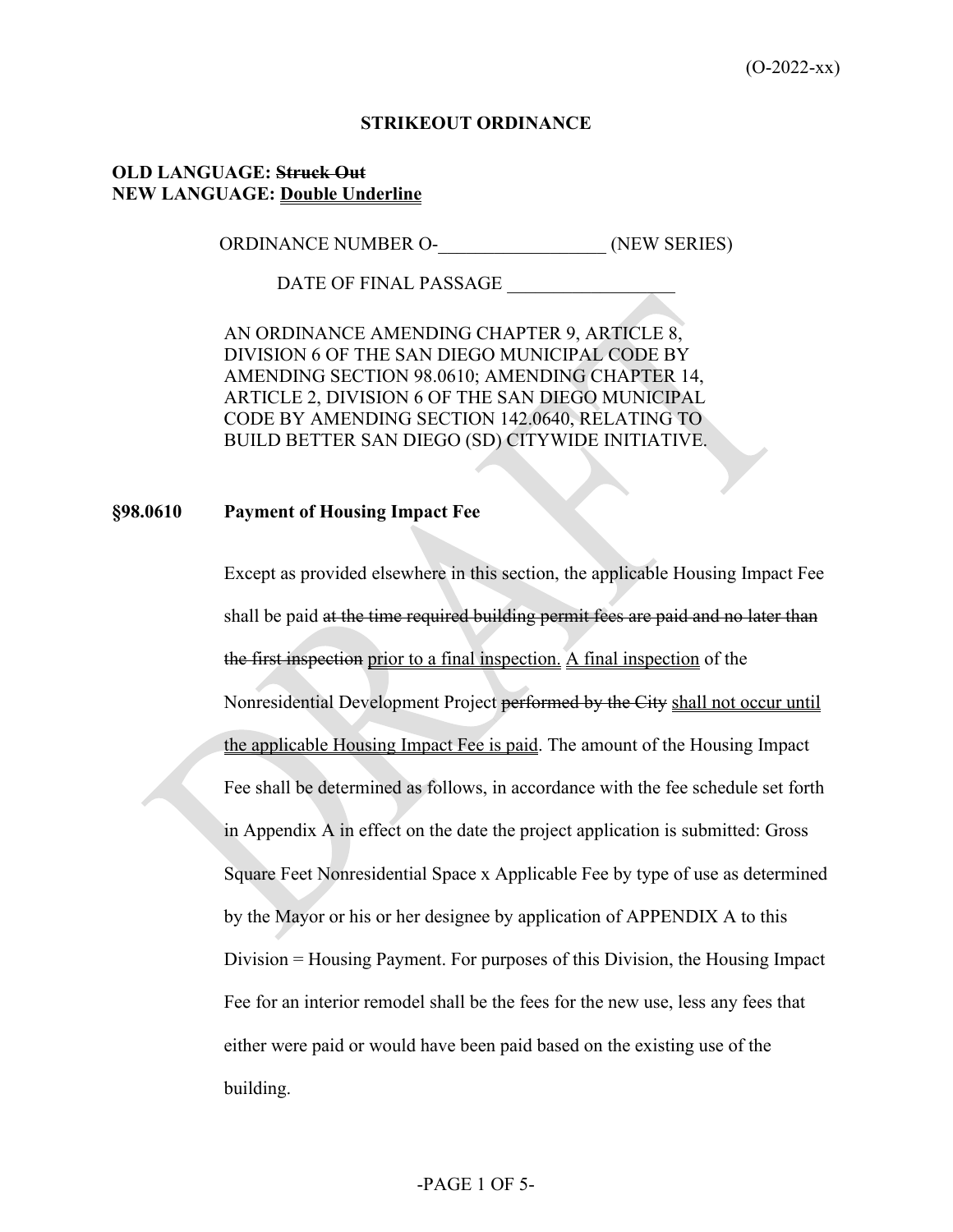- (a) Notwithstanding Section 98.0610(a), Building Permits may be issued if the City Manager defers payment of the Housing Impact Fee in accordance with all of the following:
	- (1) Payment of Housing Impact Fees shall not be deferred unless and until a Fee Deferral Agreement is entered into to the satisfaction of the City Manager. The Fee Deferral Agreement shall be recorded against the applicable property in the Office of the San Diego County Recorder and shall constitute a lien for the payment of the Housing Impact Fee. The Fee Deferral Agreement shall be binding upon, and the benefits of the agreement shall inure to, the parties and all successors in interest to the Fee Deferral Agreement.
	- (2) Payment of Housing Impact Fees shall only be deferred if the applicable administrative processing fee, as adopted by City Council resolution, is paid by the Building Permit applicant or landowner.
	- Payment of Housing Impact Fees may be deferred for a maximum period of two years from the effective date of a Fee Deferral Agreement, or until a final inspection is requested, whichever occurs earlier. A final inspection shall not occur, and where applicable, no certificate of occupancy shall be issued, until the applicable Housing Impact Fee is paid.

(4) If payment of the Housing Impact Fees is deferred, the amount of

#### -PAGE 2 OF 5-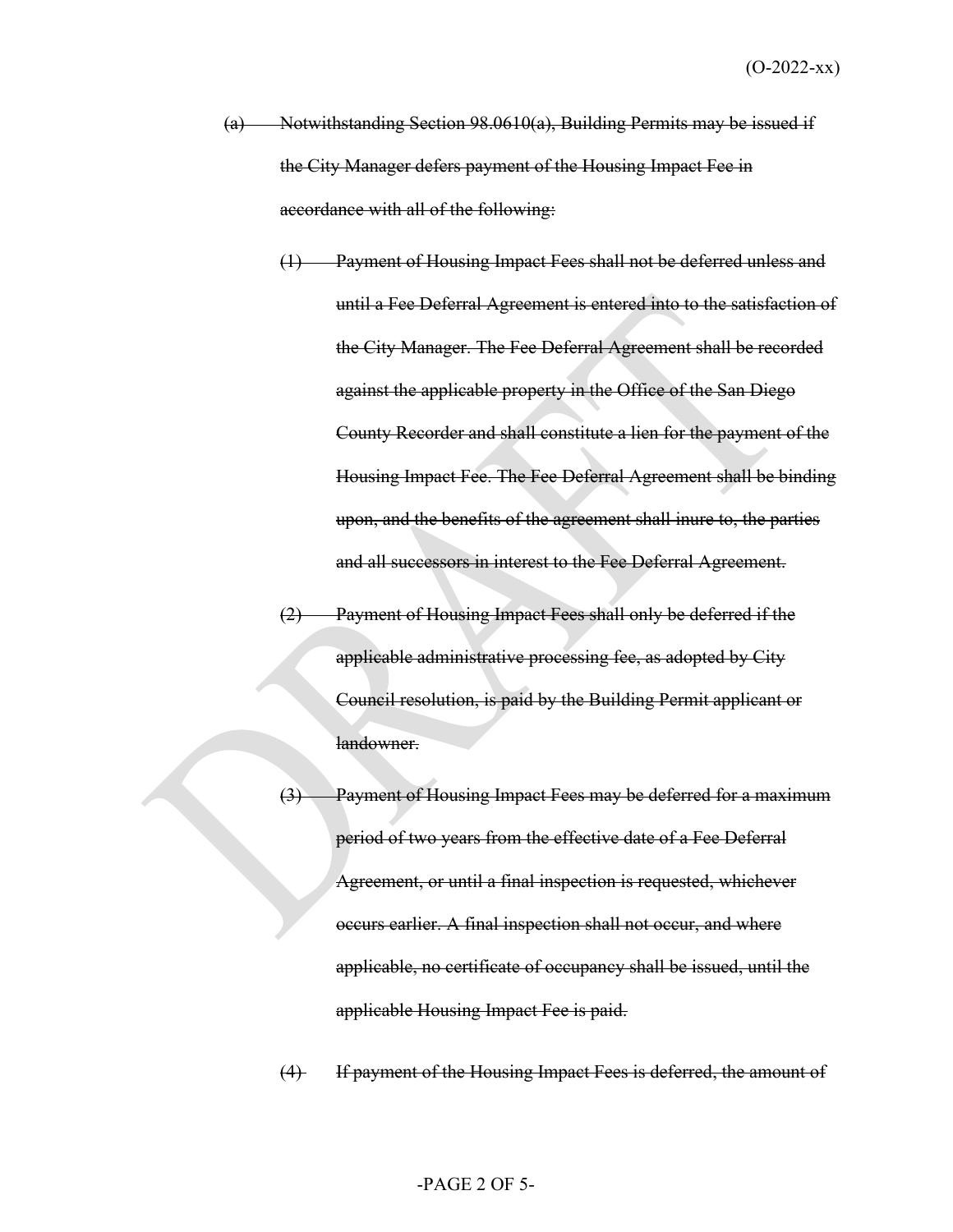the Housing Impact Fee due shall be determined in accordance

with section 98.0610(a).

#### **§142.0640 Impact Fees for Financing Public Facilities and Spaces**

- (a) [No change in text].
	- (b) [No change in text].
	- (1) through (9) [No change in text].

# (10) *Development* that designs and constructs a mobility improvement that is an identified Citywide Mobility Development Impact Fee (DIF) improvement in accordance with the Citywide Mobility Fee Nexus study, shall not be subject to pay the entire Citywide Mobility DIF, where the requirements set forth in San Diego Resolution  $R-$  have been satisfied. To be eligible for any exemption under this subsection, the following additional requirements shall apply:

- (A) The mobility improvements shall be designed and constructed in accordance with all engineering standards to the satisfaction of the City Engineer.
- (B) The mobility improvement shall be publicly accessible at all times.
- (C) A performance bond and payment bond shall be

# -PAGE 3 OF 5-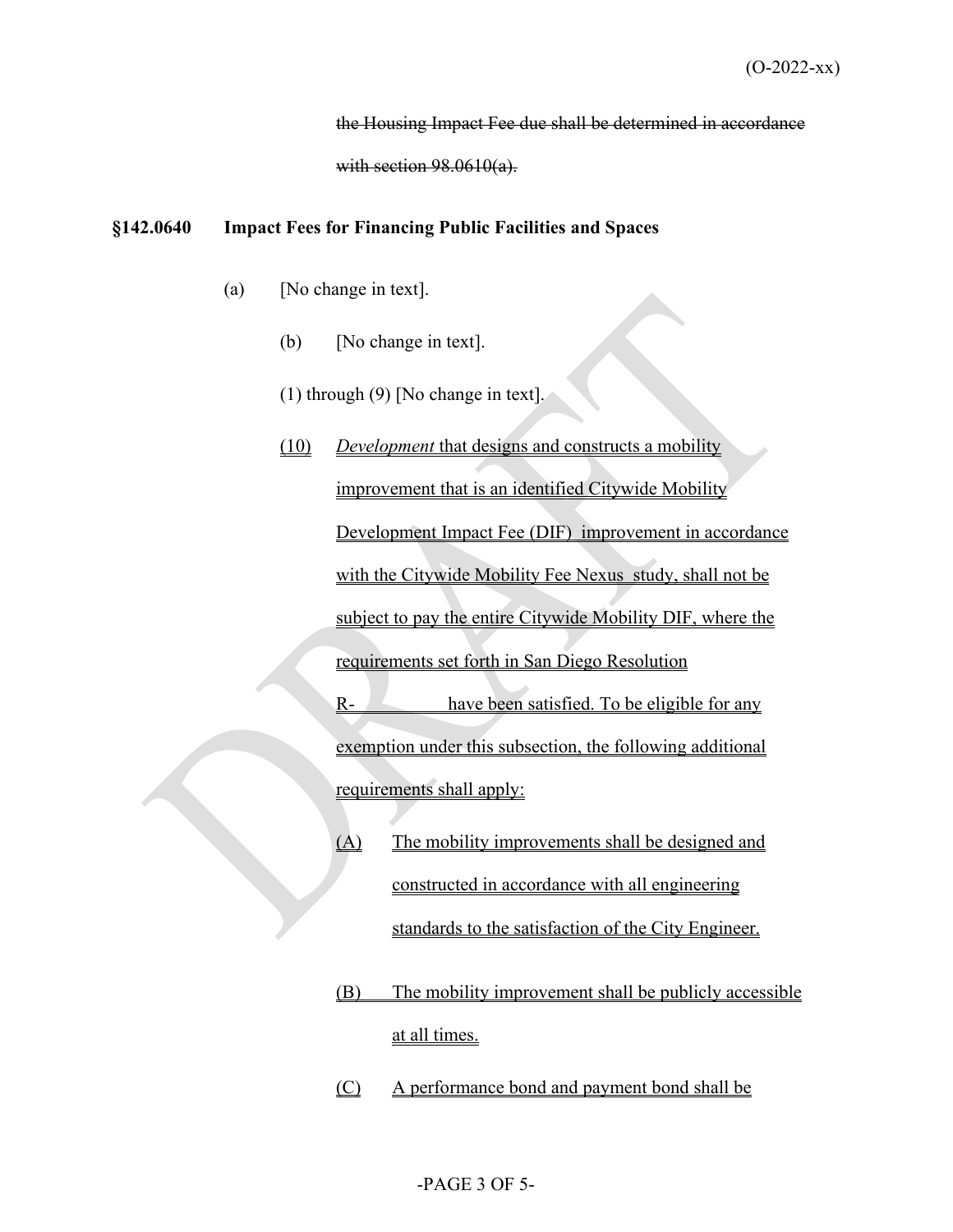provided by the *applicant* for the design and construction of the mobility improvement(s) prior to the issuance of the first Building Permit for *dwelling units* or non-residential uses in the *development,* and no final inspection shall occur for the remaining 50 percent of the total *dwelling units* or non-residential uses in the *development* until the mobility improvement(s) have been constructed to the satisfaction of the City Engineer; and

(D) Prior to requesting final inspection of the first *dwelling unit* or non -residential uses in the *development,* a fee in the amount of 10 percent of the total Citywide Mobility DIF that would have otherwise been required shall be paid in accordance with Resolution  $R-$ 

(c) through (e) [No change in text].

(f) Developer Reimbursement Agreements (DRA)

For purposes of this Division, a DRA means an agreement to reimburse another entity for all or a portion of the cost of the entity's contracts with consultants and/or contractors for the design and construction of a public works project. The City Manager may enter into a DRA for a public works project that contains supplemental size, capacity, number, or length, or will serve community wide Citywide needs, the need for which is not